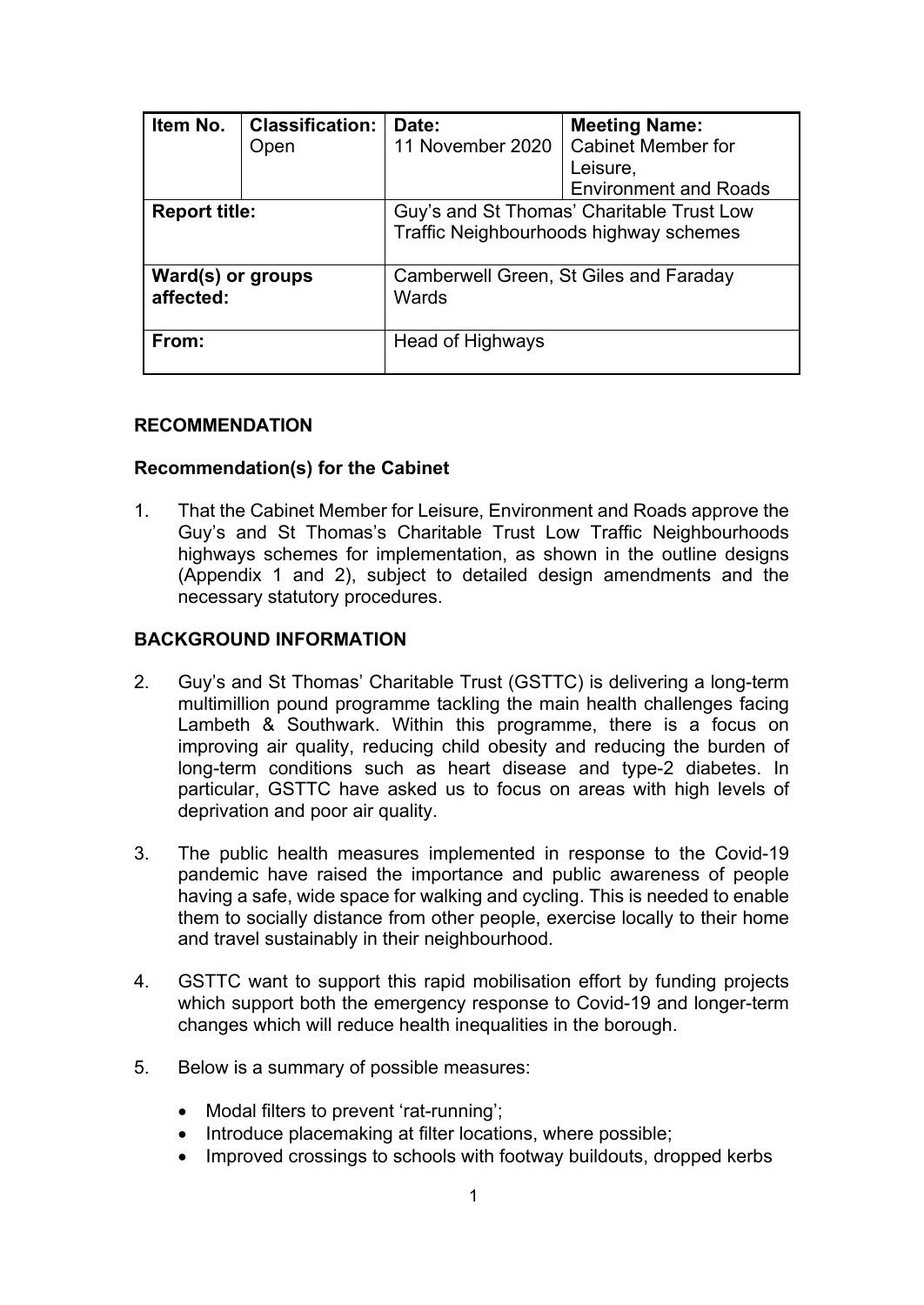and art crossings;

- Widened footways;
- Segregated cycle lanes subject to more detailed investigations.

# **KEY ISSUES FOR CONSIDERATION**

#### **Project Locations**

- 6. The areas chosen for the projects are in the wards with the highest air pollution and child obesity levels. These are also the wards with higher levels of social deprivation. These projects aim to help improve the local environment and support healthy, active travel for Southwark residents who currently face unfair life chances due to health inequalities.
- 7. The Southwark Movement Plan and GSTTC aim to support children's independent, active travel to school and local community facilities such as parks. Potential project locations were identified within the priority wards by identifying neighbourhoods with a school, park, social housing and higher levels of deprivation and the potential to deliver a significant improvement in the local environment using a modest budget to implement temporary measures.
- 8. A Commonplace map has been established by Southwark to enable people who live and work in the borough, as well as those who visit and travel through, to share their comments on what change are needed to make streets safer for social distancing and to support people walking and cycling. These comments were thoroughly reviewed to identify issues raised which could be addressed though this project.
- 9. This process reduced the total number of potential project areas to six and these were further rationalised through a process of assessing feasibility of implementing projects. For example, building works or other highways projects may be scheduled in some of these locations precluding them from being taken forward in this project
- 10. Two project locations have been identified through this process and proposals have been developed for temporary changes that will deliver significant benefits to the local community in line with LB Southwark's values, policies and priorities.
- 11. The two locations are identified within Appendices 1 and 2. Appendix 1 - Location 1: Camberwell Green and St Giles Wards Appendix 2 - Location 2: Faraday Ward

## **Proposed Improvements**

- 12. Location 1
	- Modal filters using planters and removable bollards
	- Placemaking at filter locations seating and painted road surface
	- Dropped kerbs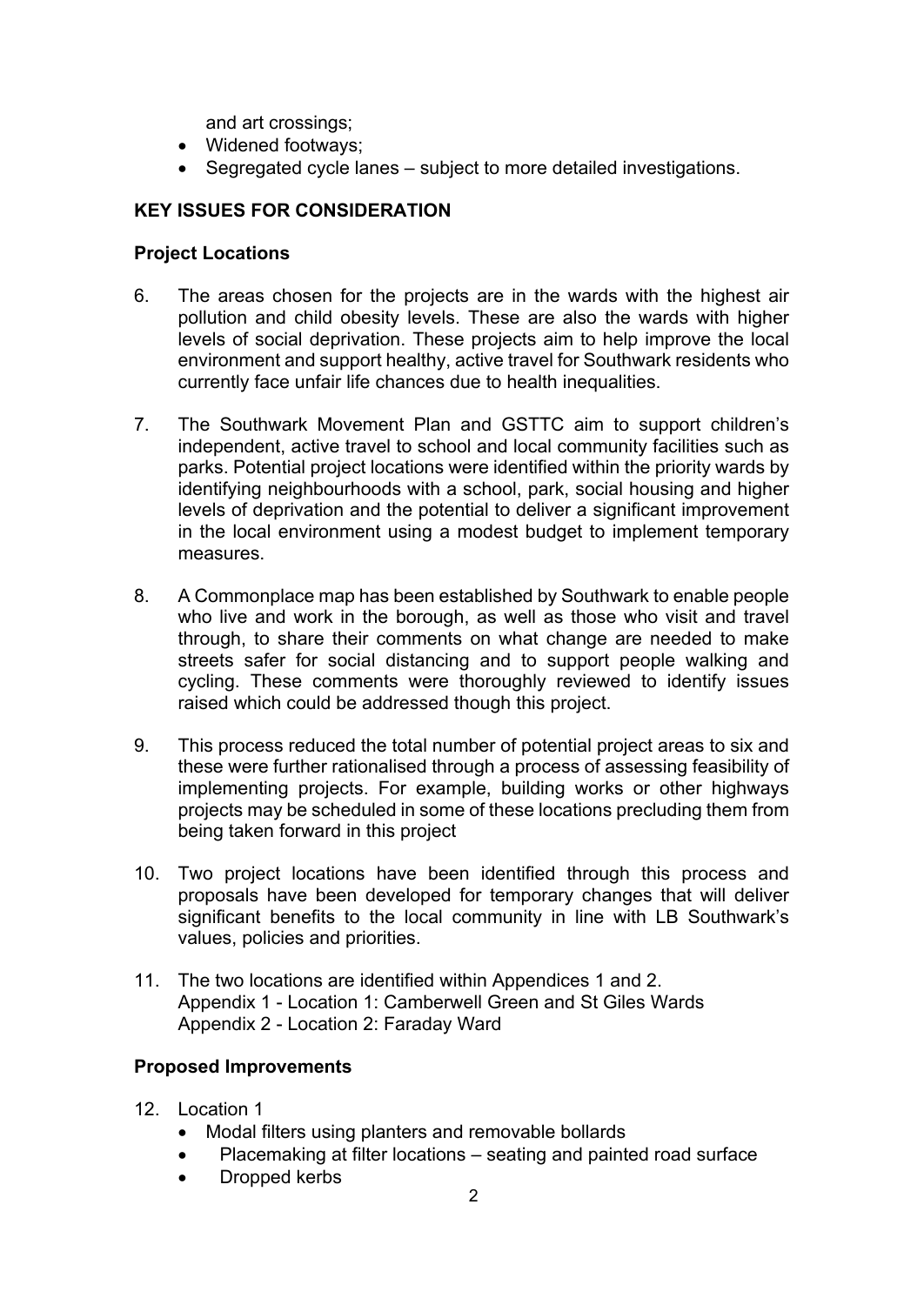- Art crossings
- 13. Location 2
	- Modal filters using planters
	- Placemaking at filter location painted road surface
	- Widened footways on Shorncliffe Road
	- Placemaking within widened footways seating, planters and painted road surface
- 14. Some parking loss is required in order to provide turning areas at each modal filter site to allow vehicles to turn around if required. At locations where there is not enough room for refuse vehicles to turn around, removable bollards have been proposed.

## **Consultation**

- 15. Meetings were held with Ward Councilors to discuss each location. Main concerns raised related to increased journey times for residents and increased traffic and air pollution of surrounding roads as a result of traffic displacement.
- 16. Emergency services (Fire, Police and Ambulance) have indicated they will not support schemes which promote hard road closures, as they will increase response times. Their preference is for camera enforced closures without physical prevention for vehicles. Camera enforcement will be considered should any of the measures be made permanent.
- 17. All measures have been designed in consultation with Southwark Waste Management. In order to ensure residential waste collection is maintained, removable bollards have been proposed. Concerns were raised regarding the additional time required to collect waste due to closures being proposed as part of the GSTTC and wider Southwark LSP schemes.
- 18. Consultation with schools and businesses will be undertaken prior to the schemes being implemented.
- 19. Further consultation with residents will be undertaken during the period of the Experimental Traffic Management Order via Commonplace.

#### **Policy implications**

- 20. The recommendations contained within this report are consistent with the Missions of the Movement Plan 2019, particularly:
	- M2 Action 1 Reduce noise pollution
	- M2 Action 2 Create simple and clear streets
	- M3 Action 4 Deliver infrastructure to support active travel
	- $\bullet$  M3 Action 5 Enable people to get active
	- M4 Action 9 Manage traffic to reduce the demand on our street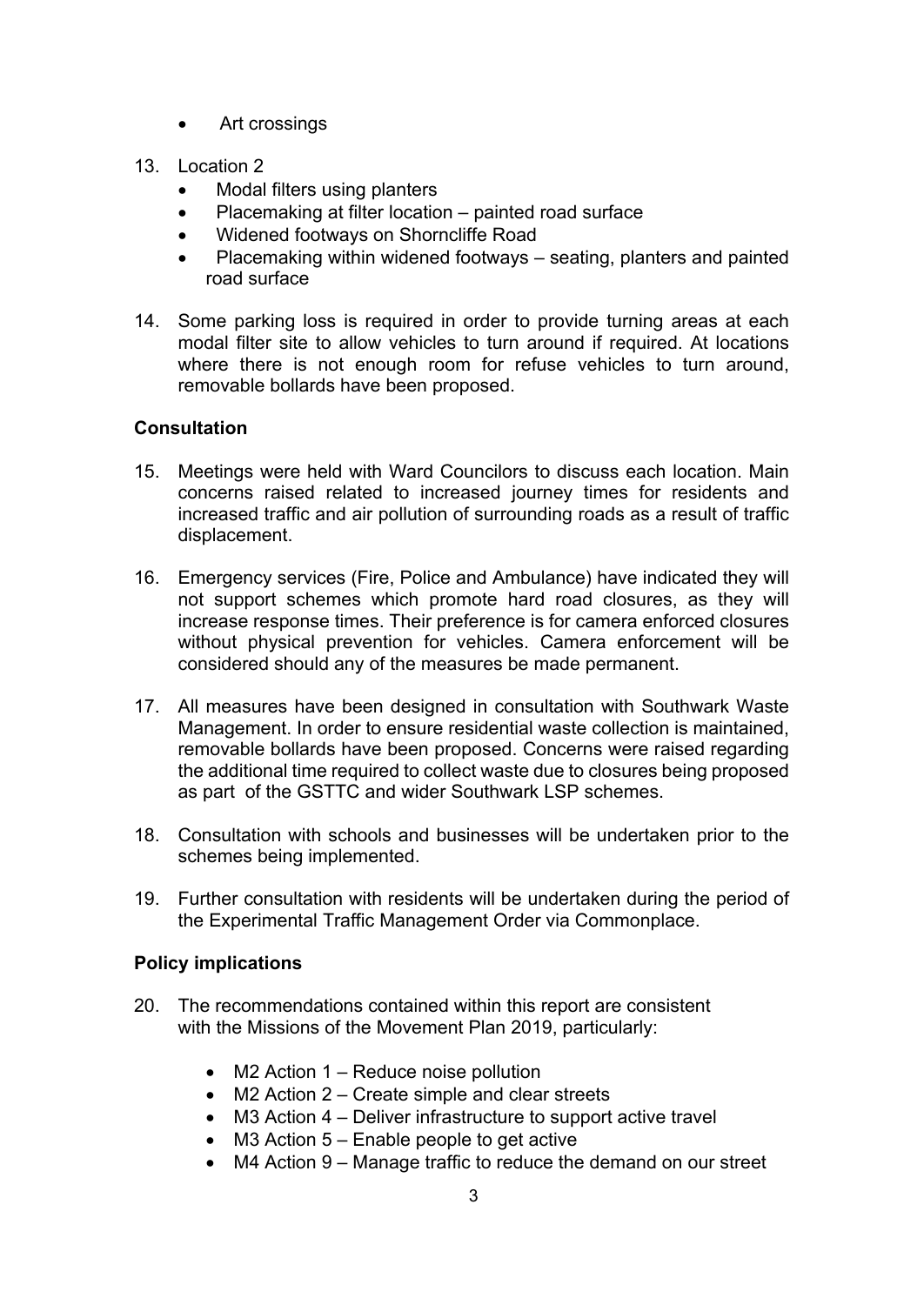• M7 Action 16 – Reduce exposure to air pollution

## **Community impact statement**

- 21. The policies within the Movement Plan have been subject to an Equality Impact Assessment.
- 22. The recommendation is locally based and therefore will have greatest effect upon those people living, working or travelling in the vicinity of the area where the proposal is made.
- 23. Any interventions that could pose a risk to cyclists, pedestrians and motorists will be identified and adjusted as part of the road safety audit.
- 24. There is a risk that new restrictions cause a displacement of traffic on to the peripheral network and have an adverse impact on road users and neighbouring properties. The proposal has no disproportionate impact on any particular age, disability, faith or religion and ethnicity and sexual orientation.
- 25. With the exception of those benefits and risks identified above, the recommendations are not considered to have a disproportionate affect on any particular community group.
- 26. The recommendations support the council's equalities and human rights policies and promote social inclusion by:
	- Providing highway improvements that reduce air pollution within each location and enable vulnerable communities to become more active.
	- Providing improved access for key services such as refuse vehicles.
	- Improving road safety, in particular for vulnerable road users, on the public highway.

#### **Resource implications**

27. A total investment of £250,000 has been allocated by GSTTC to deliver the schemes. £200,000 has been allocated for the construction of the project, with an additional £50,000 available for monitoring and public engagement. All costs will be paid for through the Trust.

## **Programme Timeline**

- 28. If these items are approved by the Cabinet Member they will be progressed in line with the below, approximate timeline:
	- Notice of proposal (ETMO) November 2020
	- Implementation November/December 2020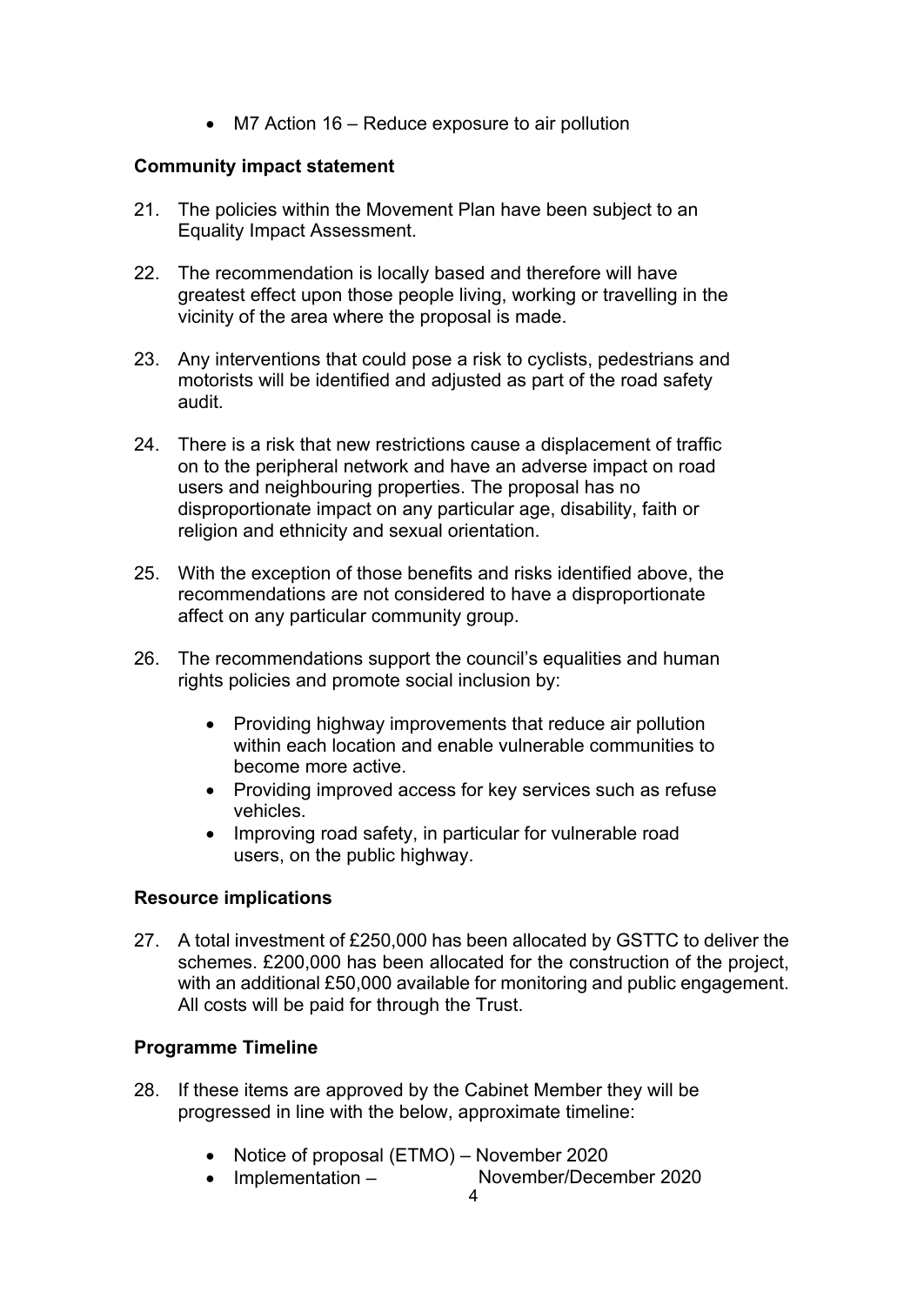- These schemes will be implemented as soon as possible following final approval of this report, subject to availability of contractor's resources.
- Statutory consultation period, with online survey, will take place 3-4 months after implementation.
- Monitoring and traffic counts will take place prior to and 6 months after implementation.

### **Legal implications (Experimental TMO)**

- 29. An Experimental Traffic Management Orders would be made under powers contained within the Road Traffic Regulation Act (RTRA) 1984 as amended.
- 30. Section 22 of the Local Authorities Traffic Order (Procedure) (England and Wales) Regulations 1996 states the requirements in the case of an experimental order.
- 31. The proposal is experimental and the order is to be experimental, as such consultation and feedback will be considered during the period of the order and a decision made on whether the order is be made permanent, amended or rescinded after a period, normally six to twelve months. The maximum time an experimental order can be in place is eighteen months.
- 32. Regulations require the publication of a Notice of Making of the Experimental Order which may not come into force before seven days of its publication date. There is no right of objection to an experimental order itself but the notice provides for any objections or representations to the Experimental Order being made permanent, to be made in writing stating the grounds of such objections, within six months of the Experimental Order coming into force. Should any such objections be received, they will be properly considered in light of administrative law principles of fairness and impartiality, the Human Rights Act 1998, the Equality Act 2010 and all relevant statutory powers. All objections on the individual experimental orders becoming permanent will be logged and considered as part of the process detailed in paragraph 28.

#### **SUPPLEMENTARY ADVICE FROM OTHER OFFICERS**

#### **Director of Law and Democracy**

- 33. The Cabinet Member for Leisure, Environment and Roads is asked to approve the implementation of the GSTTC Trust Low Traffic Neighbourhoods road safety scheme as summarised in paragraph 5 of this report, and shown in the outline design (Appendix 1 and 2), and at the locations referred to in paragraph 11, subject to detailed design amendments and compliance with the statutory procedures.
- 34. The experimental scheme requires Experimental traffic orders to be made. Paragraphs 30-33 of the report refer to the statutory powers in the Road Traffic Regulation Act 1984 (as amended) and the statutory process for the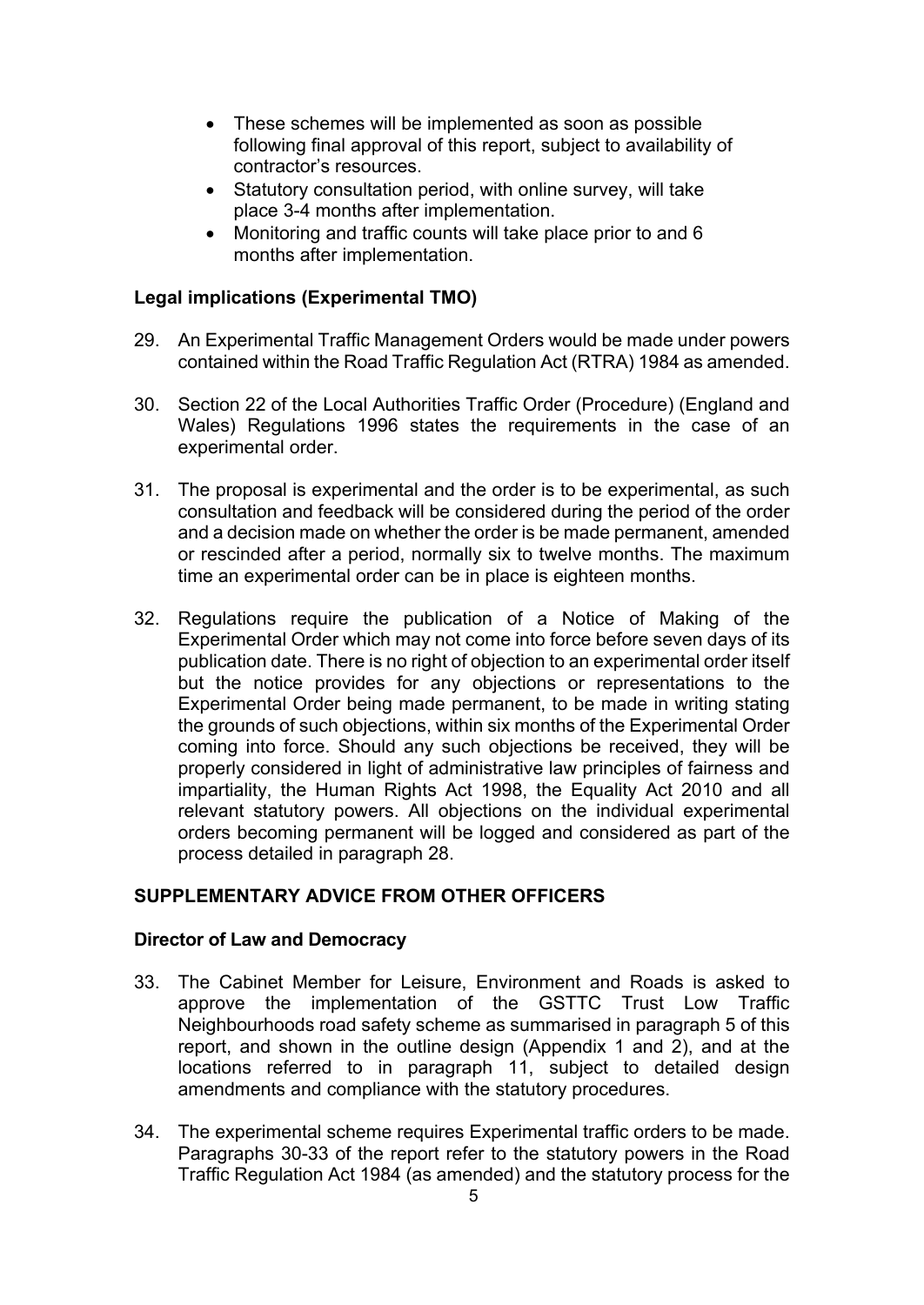making of experimental traffic orders which are required to implement the proposed traffic safety improvements. Any necessary highway improvements in respect of the proposed scheme will be carried out in accordance with highway improvements powers under the Highways Act 1980.

- 35. The Human Rights Act 1998 imposes a duty on the Council as a public authority to apply the European Convention on Human Rights; as a result the Council must not act in a way which is incompatible with these rights. The most important rights for highway and planning purposes are: Article 8 (respect for homes); Article 6 (natural justice) and Article 1 of the First Protocol (peaceful enjoyment of property). Paragraph 26 of the report provides that the proposed scheme promotes social inclusion by improving road safety, in particular for vulnerable road users on the public highway and vulnerable communities. As such the implementation of the scheme is not anticipated to engage or breach any of the provisions of the Human Rights Act 1998.
- 36. The Equality Act 2010 introduced the public sector equality duty which merged existing race, sex and disability equality duties and extended them to include other protected characteristics; namely age, gender reassignment, pregnancy and maternity, religion and belief and sex and sexual orientation, including marriage and civil partnership. In summary, those subject to the equality duty, which includes the Council, must in the exercise of their functions: (i) have due regard to the need to eliminate unlawful discrimination, harassment and victimisation; and (ii) foster good relations between people who share a protected characteristic and those who do not.
- 37. Paragraph 25 of the report considers that this proposal has no disproportionate impact on any particular age, disability, faith or religion and ethnicity and sexual orientation (including all other persons with protected characteristics listed under this Act). However, the equality duty must be exercised by the decision maker and the Member needs to form this conclusion.

#### **Strategic Director of Finance and Governance**

.

- 38. This report requests approval from the Cabinet Member for Leisure, Environment and Roads approve the Guy's and St Thomas's Charitable trust Low Traffic Neighbourhoods scheme
- 39. The strategic director of finance and governance notes that funding for these recommendations is to be met from targeted Guy's and St Thomas' Charitable Trust funding explained in paragraph 27 and that there are sufficient resources available to fund this implementation.
- 40. Staffing and other costs connected with this recommendation to be contained with existing departmental revenue budgets.